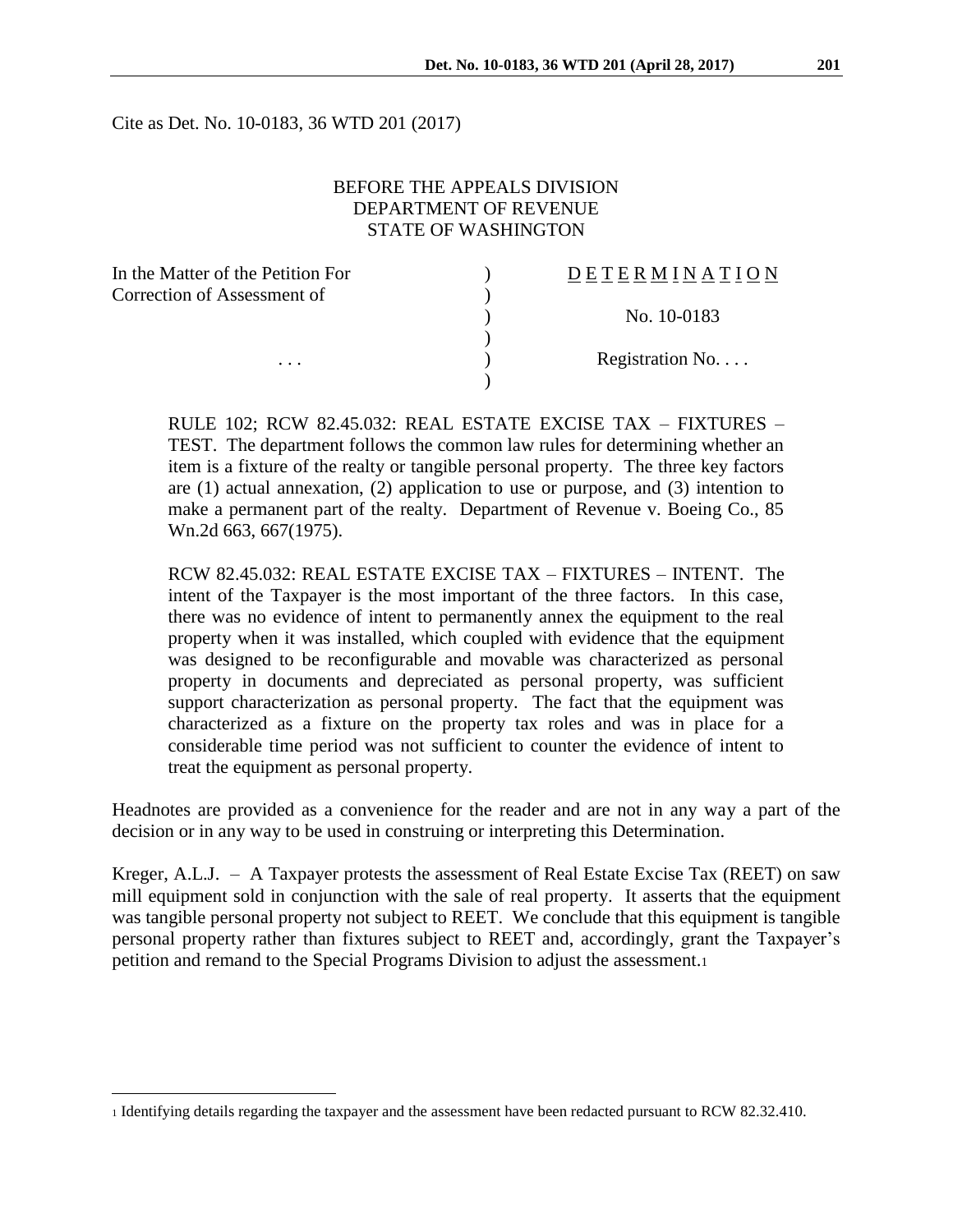#### ISSUE

Does sawmill equipment sold by the Taxpayer in conjunction with the sale of real property qualify as a fixture subject to REET under RCW 82.45.032(1)?<sup>2</sup>

#### FINDINGS OF FACT

[Taxpayer] is a Washington partnership that on September 6, 2006, together with other entities under common or related ownership ([Entity A], 3 [Entity B], 4 and [Entity C]5), entered into an asset purchase agreement with [Lumber Company]<sup>6</sup>

The asset purchase agreement called for the transfer of real property and equipment owned by the Taxpayer, in addition to equipment owned by the other sellers, to[Lumber Company] for a total purchase price of \$ . . . . The agreement allocated \$ . . . to the real property sold by the Taxpayer.<sup>7</sup> While the Taxpayer sold both real property and equipment, the majority of the sale, both in value and in quantity, was equipment owned by the lessee of the property, [Entity A]. The Taxpayer subsequently filed a REET affidavit for the sale and deducted the value of all equipment sold by all of the sellers as personal property not subject to REET. Review of the affidavit subsequently resulted in the issuance of an assessment to the Taxpayer for additional REET on the value of the equipment that the Special Programs Division of the Department of Revenue characterized as fixtures subject to REET. The Taxpayer timely filed an appeal contesting the assessment.

The real property (building) sold is a large concrete pad with supporting joints installed into it, onto which the equipment can be secured (either through bolts or welding or a combination of both). Schedule 1.6 of the asset purchase agreement allocates \$ . . . of the total purchase price to the building. The concrete pad is covered by a metal frame and metal walls and roofing. The exterior of the building can be removed and dismantled as necessary to allow for access and removal or relocation of the equipment. The Taxpayer's general partner [General Partner] has extensive experience in the forest products industry particular in saw mill and chip mill industry. He designed significant components of the equipment at issue. [General Partner] testified that in response to a downturn in the market for sawn logs at the end of the 1970's and early 1980's, his business activities turned towards chip fabrication primarily for the paper industry. In an effort to address the cyclical nature of the markets for sawn logs and wood chips, [General Partner] wanted to develop more adaptable equipment so he would be able to more easily convert and

 $\overline{a}$ 

<sup>2</sup> The Taxpayer also asserted that REET was improperly assessed on equipment owned by parties other than the seller of the real property. Since we conclude that the equipment at issue does not qualify as a fixture and is not subject to REET, it is not necessary to address the Taxpayer's assertion that REET was improperly assessed on equipment that was neither owned nor sold by the Taxpayer.

<sup>3</sup> [Entity A] sold equipment and intangible assets, such as customer contracts and trade names. The equipment sold by [Entity A] was valued at  $\$\dots$ .

<sup>4</sup> [Entity B] sold one piece of mill equipment valued at \$ . . . .

<sup>5</sup> [Entity C] is the sole shareholder of [Entity A].

<sup>6</sup> While distinct entities, the sellers of the property and equipment are predominantly owned by related parties; [General Partner], the general and managing partner of the Taxpayer, and his sons and brother.

<sup>7</sup> The value allocated to the equipment sold by the Taxpayer was \$ . . . .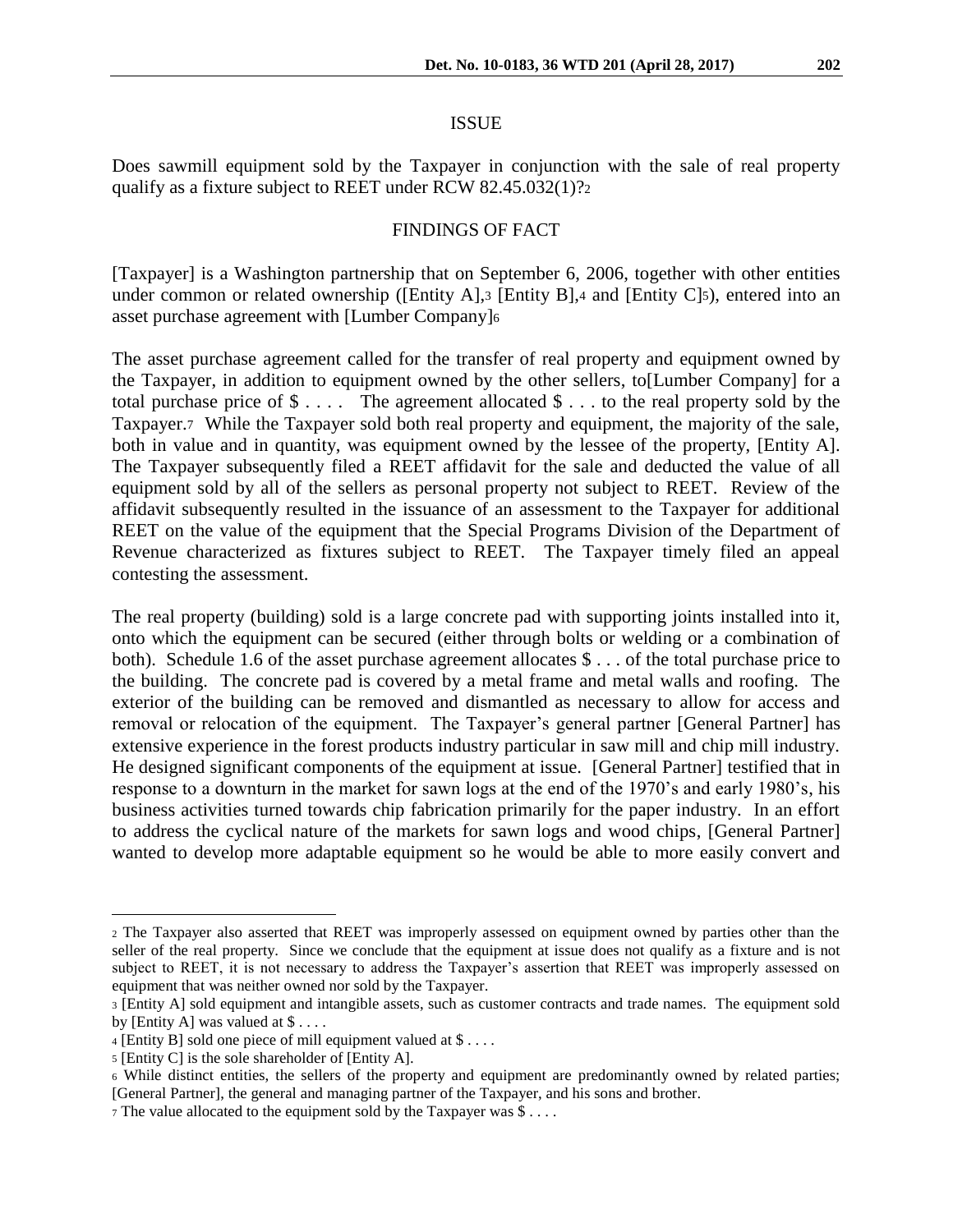adapt his business to existing market conditions.8 The property and equipment at issue in this appeal was developed based on [General Partner's] prior experience in contracts with the Forest Service where he developed mobile equipment that could be transported down forest service roads. The facility initially operated primarily as a chip mill. Due to subsequent changes in market conditions and demand in the mid 1990's, manufacture of sawn logs was subsequently added and expanded.

The equipment at issue falls into three categories identified on appeal as Mill #1, Mill #2, and Mill #3. The Mill #2 equipment is comprised of [multiple] components, which reside on trailers. Based on the additional information and documentation provided by the Taxpayer on appeal, the Special Programs Division has acknowledged that the Mill #2 equipment is not subject to classification as a fixture and accordingly not subject to REET. This leaves the Mill #1 and Mill #3 equipment in dispute (contested equipment). [General Partner] testified that all of the mill equipment at issue was specifically designed to be mobile and capable of being re-located and reconfigured within the facility.9 The equipment pieces are sufficiently large and heavy that moving them requires mechanical assistance and some pieces require a crane to move them. The equipment sold was assembled and acquired over time. Components included both new and used equipment purchased from other mills. The Taxpayer modified, adjusted and customized equipment to maximize productivity and flexibility. The Taxpayer has depreciated the property at issue as personal property for federal tax purposes.

The contested equipment includes:

- Mill #1 equipment consists of machinery that turns whole logs and log scraps into wood chips, including a de-barker, metal detector, chipper, screens, bins, and grinding equipment. These components are connected by a series of conveyor belts located inside and outside of the building. Approximately one-third of the Mill #1 equipment sits in the building with the remaining equipment being located outside of the building.
- Mill #3 equipment is focused on the production of lumber rather than woodchips. This equipment includes a "slash deck" that cuts logs into appropriate lengths for further processing, conveyor belts, log sorters, and automatic saws that cut the lumber. Debris and scraps from the lumber production equipment are then used for woodchip manufacture. The majority of the Mill #3 equipment is located in the building, but an edger and log sorting equipment are situated outside in the sawmill yard.

The Taxpayer acknowledges that it was an error to deduct the value of all equipment sold as its personal property on the REET affidavit because it did not own and, accordingly, was not the seller of all of the equipment. However, the Taxpayer explains that this error was attributable to

 $\overline{a}$ <sup>8</sup> The markets for logs and chips are counter cyclical – as the market for logs declines, more wood is directed to whole log chips, when the lumber market rises chip manufacture from mill residue rather than whole logs rises.

<sup>9</sup> The Taxpayer also notes that after the sale, the purchaser discontinued using part of the mill #3 equipment, specifically, the wood miser components, which were designed to salvage and saw board lumber from logs that would otherwise be chipped. The removal of this specific equipment both altered the configuration of the remaining equipment and changed how logs are processed. The Taxpayer offers this information as an example of the flexibility capacity for customization that was part of the design of both the facility and equipment.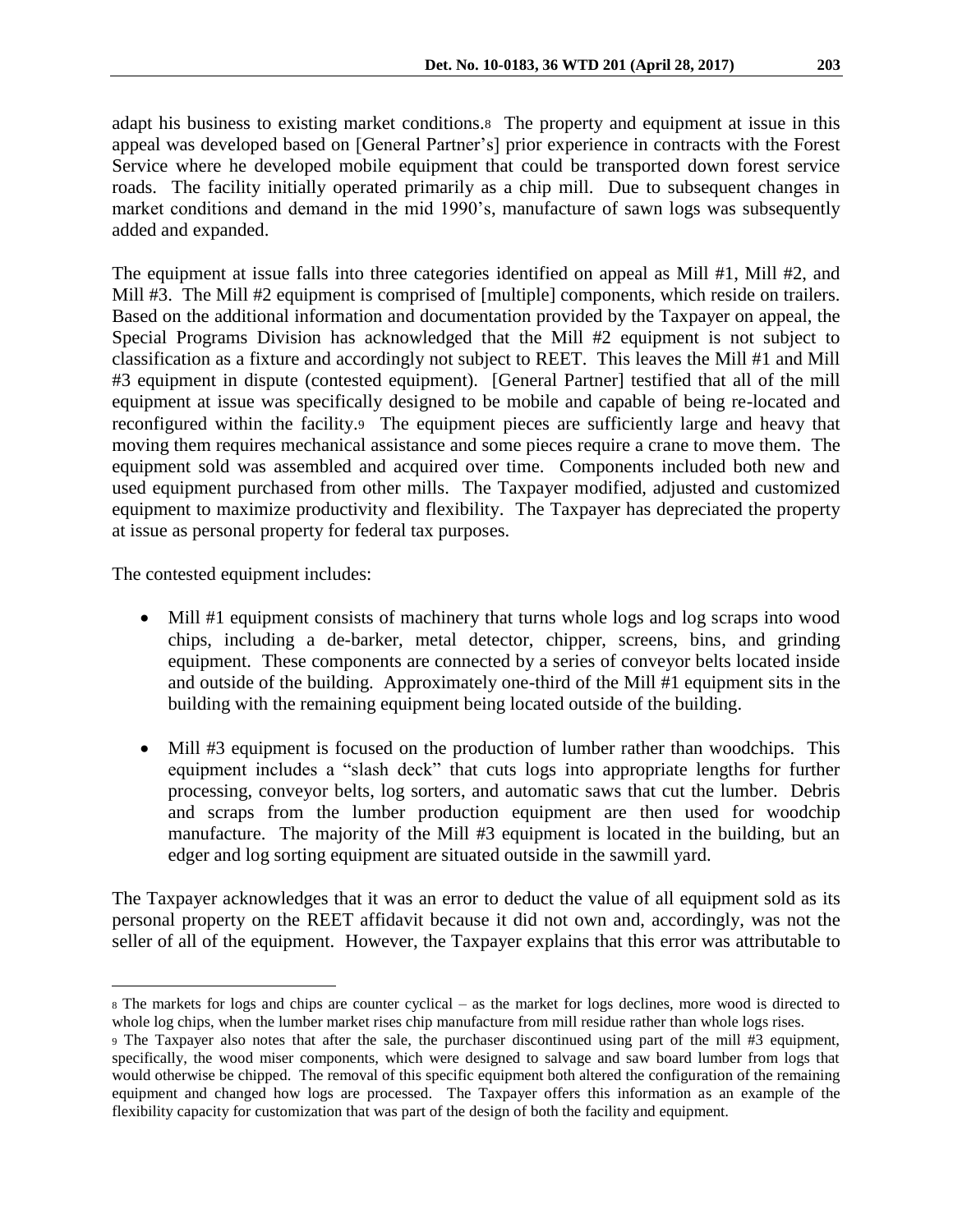the single purchase contract between all of the parties and the total price for the transaction being derived from that contract.

In support of its characterization of the contested equipment as fixtures, the Special Programs Division notes the following: the significant size and weight of the equipment; that the equipment was wired to the electrical service in place; that the equipment was located at the site for a significant period of time; and that the equipment was sold attached to the real property. Supplemental briefing dated January 7, 2009. Special Programs also emphasizes that the property tax records valued the equipment as part of the real property. *Id.*

The Taxpayer has provided a copy of the initial lease agreement between Taxpayer and [Entity A], dated April 18, 1989, under which Taxpayer leases the real property at issue to [Entity A] for a term of five years for a monthly rental payment. A September 5, 1997, addendum to that lease amends the lease to a term of ten years and provides for the construction of a building deferring rent payments until July 15, 1998, and modifies the lease payment.

The Taxpayer has also provided a separate equipment lease agreement dated September 5, 1997, between the Taxpayer and [Entity A] for log mill equipment. That lease agreement specified that the equipment remains the property of the lessor and specifies that the lessee shall have no right to purchase the equipment at the conclusion of the lease. Paragraph 3. Paragraph 4 of the lease provides that the equipment "shall at all times remain personal property regardless of the manner affixed to the realty." The equipment lease is for a term of ten years for a monthly payment, and that payment is designated as including personal property taxes due on the equipment. Paragraph 7. There is an addendum to the lease modifying the lease payments as of July 1, 1998.

# ANALYSIS

Pursuant to Chapter 82.45 RCW, the [REET] applies to the sale of real estate. The seller of the real property is responsible for filing the required REET affidavit and for paying REET.<sup>10</sup>

RCW 82.45.010(1) defines sale to include "conveyance, grant, assignment, quitclaim, or transfer of the ownership of or title to real property, including standing timber, or any estate or interest therein for a valuable consideration."

The term "real property" is defined for REET purposes, as follows, in RCW 82.45.032(1):

 "Real estate" or "real property" means any interest, estate, or beneficial interest in land or anything affixed to land, including the ownership interest or beneficial interest in any entity which itself owns land or anything affixed to land. The term includes used mobile homes, used floating homes, and improvements constructed upon leased land.

*See also* WAC 458-61A-102 (definitions).

 $\overline{a}$ 

<sup>10</sup> If a portion of the selling price is attributable to tangible personal property, the personal property transferred is subject to use tax under Chapter 82.12 RCW. The purchaser is responsible for paying the use tax. If the sale of property is the sale of real property and subject to REET, the purchaser does not owe use tax upon its use*. See* Det. No. 89-055, 7 WTD 151 (1989).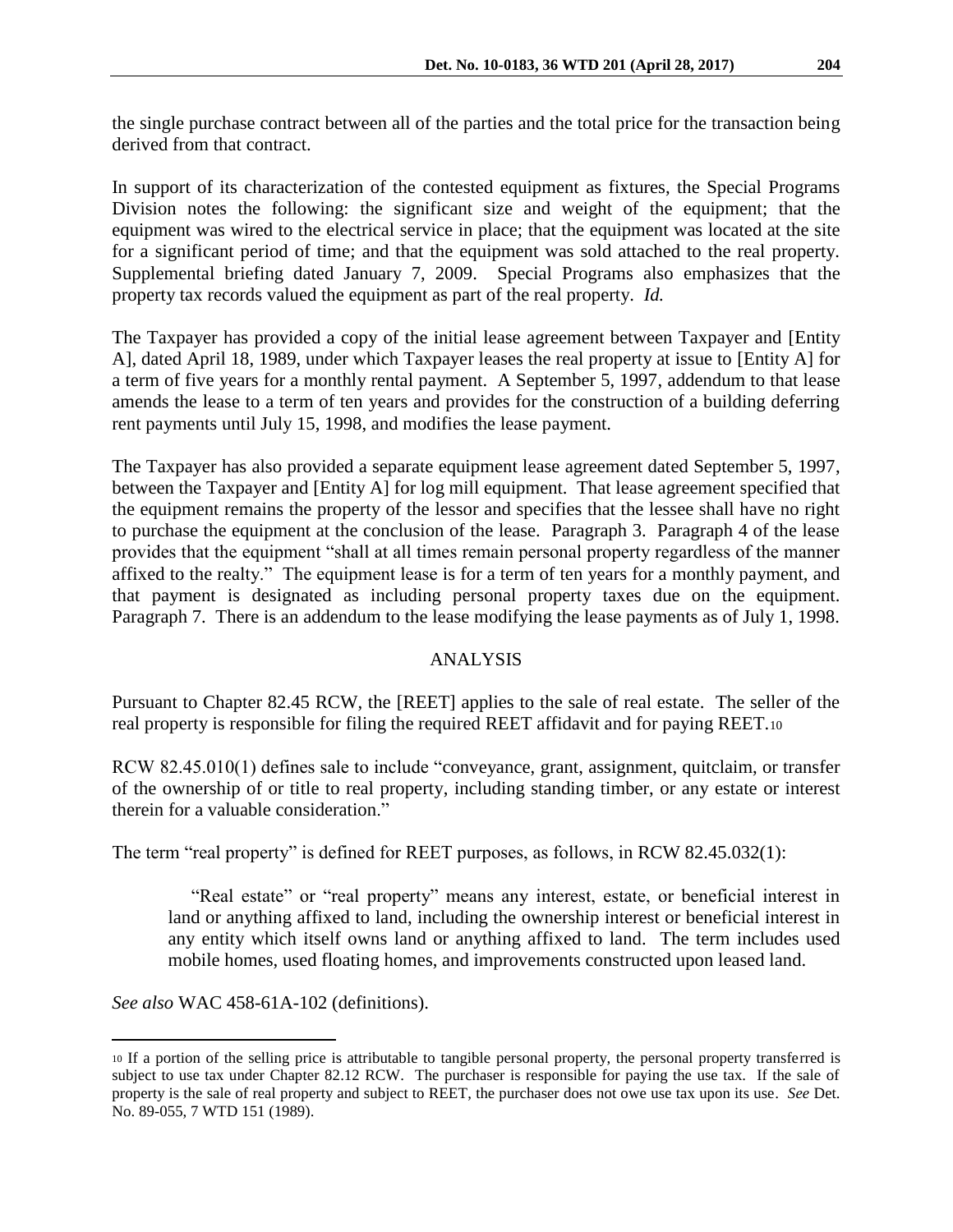The term "affixed" connotes the common law concept of "fixture," and RCW 82.45.032(1) intends by its use, to classify as real property for REET purposes, anything that would be a fixture at common law if affixed to land by the land owner. Generally, "[g]oods are fixtures when they become so related to the particular real estate that an interest in them arises under real estate law." *Black's Law Dictionary* 638 (6th ed. 1990). "The word 'fixture' usually means something a possessor of land has added that *cannot* be removed, in other words, a thing that has become part of the land by accession." 17 Wash. Prac., Real Estate Sec. 6.141 (2nd Ed. 2007)(Emphasis in original.). "Fixture" necessarily implies something having possible existence apart from realty, but which may, by annexation, be assimilated into realty. *Gaspee Cab v. McGovern*, 51 R.I. 247, 153 A. 870 (1931).

In Det. No. 00-122, 20 WTD 461 (2001), we discussed the three-part common law test articulated by Washington Courts for determining whether an item is a fixture or personal property as follows:

According to the common law, whether an item is a fixture or personal property turns upon the application of three general tests, all of which must be satisfied:

(1) Actual annexation to the realty, or something appurtenant thereto; (2) application to the use or purpose to which that part of the realty with which it is connected is appropriated; and (3) the intention of the party making the annexation to make a permanent accession to the freehold.

[*Dep't of Revenue v. Boeing Co.*, 85 Wn.2d 663, 667, 538 P.2d 505 (1975)]; (other citations omitted).

. . . The first prong, annexation, is often considered in light of the actual relationship of the object to the realty--whether the article is "in use as an essential part" of the overall use of the property. *See Courtright Cattle Co. v. Dolsen Co.*, 94 Wn.2d 645, 675, 619 P.2d 344 (1980); 5 R. Powell & P. Rohan, *Real Property* § 660, at 96.4 (1984 & Supp.  $1985$ ). . . .

. . .

Intention is the most important of the three factors and is determined

From the circumstances surrounding the annexation, including the nature of the article affixed, the annexor's situation in relation to the freehold, the manner of annexation, and the purpose for which it is made. The test is objective rather than subjective intent.

This analysis and the primary importance of intent have been consistently applied by the courts and by the Department. [*Union Elevator & Warehouse Co. Inc. v. Dep't of Transp.*, 144 Wn. App. 593, 603, 183 P.3d 1097 (2008)]; *see also Lipsett Steel Products, Inc. v. King County*, 67 Wn.2d 650, 409 P.2d 475 (1965); *Glen Park Assoc. v. Dep't of Revenue*, 119 Wn. App. 481, 487, 82 P.3d 664 (2003); *Det. No. 88-342*, 6 WTD 361 (1988); *Det. No. 89-541*, 8 WTD 439 (1989).

"Evidence of intent is gathered from the surrounding circumstances at the time of installation." *Glen Park* 119 Wn. App. at 490-91. "The intent of the parties ís to be inferred, when not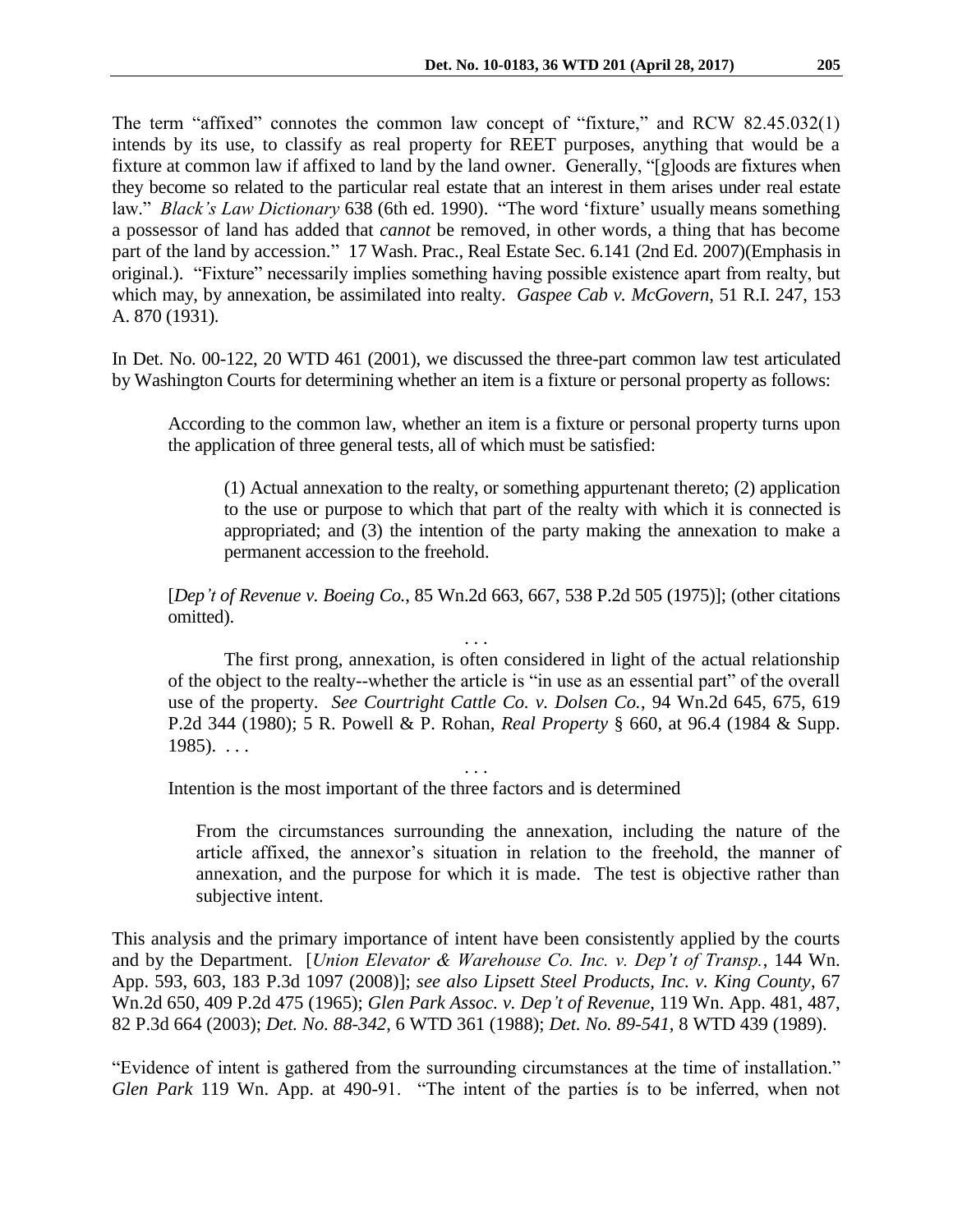determined by an express agreement, from the nature of the article affixed, the relation and situation to the freehold of the party making the annexation, the manner of the annexation and the purpose for which it is made." *Stain v. Green*, 25 Wn2d.692, 699, 172 P.2d 216 (1946).

In this case, the equipment is physically bolted to the concrete pad that is the floor of the building. While the equipment can be moved, it is physically attached to metal joints secured in the concrete foundation by bolts or welding, or a combination of both. Thus, there is a physical connection of the equipment to the real property.

In addition to being physically connected to the concrete foundation, the equipment is also essential to the operation of the building as a saw or chip mill. The Taxpayer, however, notes the flexibility and adaptability of the equipment, which was designed so as to be reconfigured and adjusted to address the counter cyclical demand for saw lumber and wood chips. Furthermore, the Taxpayer emphasizes that the building is not limited to use as either a chip or saw mill, but suitable for myriad industrial, manufacturing, or storage uses. In this case, the Taxpayer testified that the equipment was specifically designed so the production can be reconfigured and adjusted to address changing market demand. When the demand for lumber is down, production can be shifted to chip manufacture and vice-versa. The floor bolts, onto which the equipment is attached, are set at a standard consistent spacing to enable reconfiguration. The Taxpayer also notes that these bolts could be sawn off at the base, leaving a flat concrete slab, which would render the building suitable for an even broader array of activities.

The Taxpayer also notes that the equipment could be used at another site  $-$  all the design requires is a consistent elevation. On this point, the Taxpayer testified that it is common in other saw and paper mills to have varying layers of flooring and foundations of different mass, but that this equipment was designed to used on consistent floor surface and supports. Over the course of operating the facility, the Taxpayer has sold and replaced particular components, and the Taxpayer also notes that the purchaser of the property has also changed the configuration of equipment and discontinued using one of the pieces of mill equipment it purchased.

The Taxpayer asserts that at the point of installation it intended this equipment to remain personal property. As evidence of this intent, the Taxpayer notes the design and mobility of the equipment discussed above, that it has depreciated the equipment as personal property on its federal income tax returns, and that its lease of the equipment also characterizes it as personal property. Paragraph 4 of the Taxpayer's lease with [Entity A] provides that the equipment "shall at all times remain personal property regardless of the manner affixed to the realty."

The Taxpayer acknowledges that the county classified the equipment as real property. We concur with Special Programs that the county assessor's treatment of property provides evidence of intent to characterize the equipment as part of the real property, which the Taxpayer acquiesced to and perpetuated. Special Programs appropriately . . . relied on this information as objective evidence of the character of the equipment at issue. However, in this case, [we must evaluate all of the evidence available, and] the additional evidence [provided], such as the lease agreements and additional detail about the design and mobility of the equipment, . . . [that] supports [the Taxpayer's] intent that the equipment be personal property.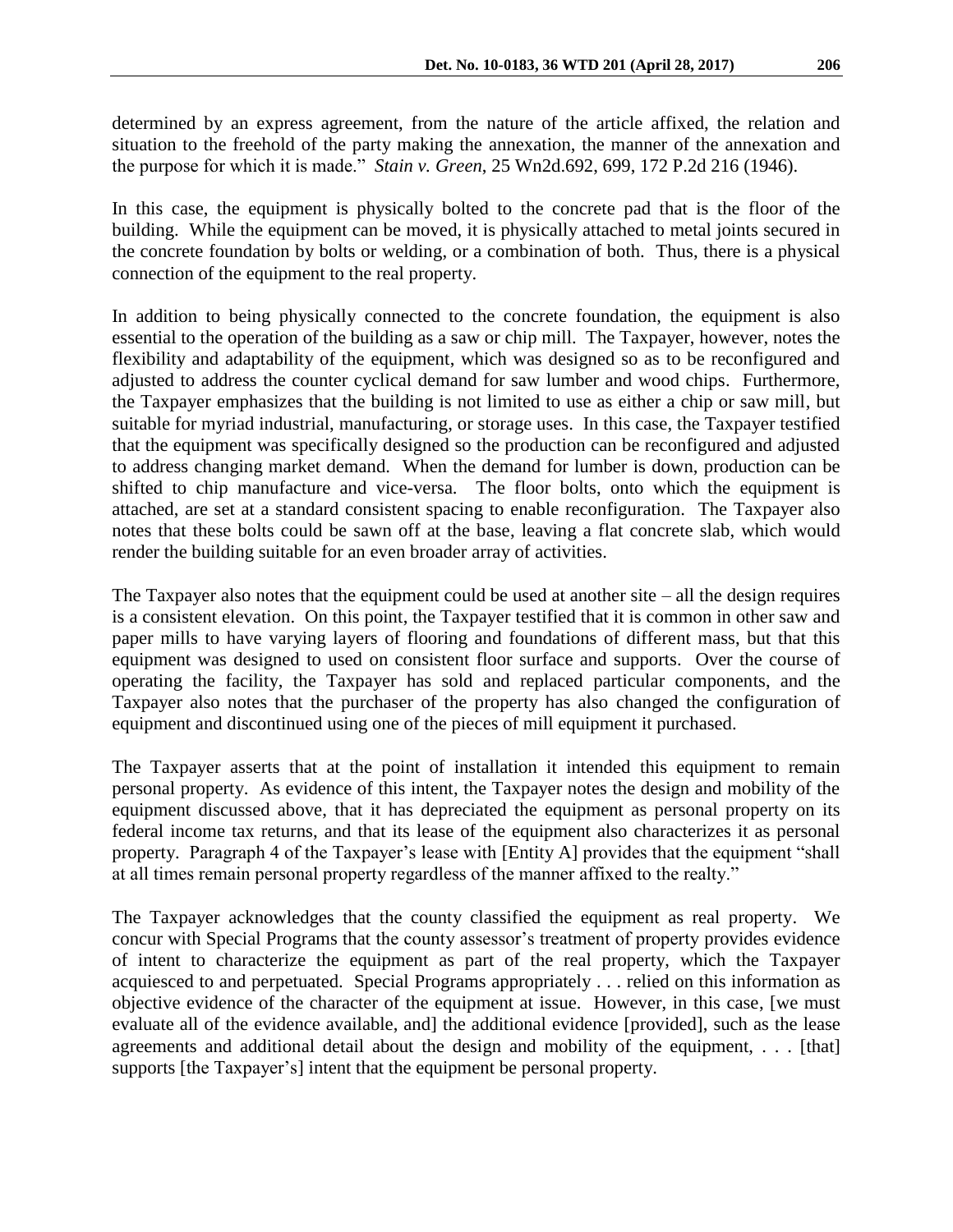Washington Courts have characterized comparable equipment as personal property. In C*hase v. Tacoma Box Co.* 11 Wash. 377, 379, 39 P. 639 (1895)*,* the Court characterized equipment used in a box factory that was attached to the building "by means of iron legs, and are fastened to the floor, or to blocks set upon the floor, of said building, by screws or nails or bolts, for the purpose solely of steadying said machinery and apparatus when in use" as personal property In *E.C. Neufelder v. Third Street and Suburban Railway,* 23 Wash 470, 472-273, 63 P. 197 (1900), saw mill equipment, which was removed prior to a mortgage foreclosure sale, was also classified as personal property. In that case, the court again emphasized that the equipment was attached to the building or to timbers that were bolted to the building framework "for the purpose of steadying it while in use" and that the equipment could be "removed from the premises without any material damage." *Accord Cherry and Parkes v. Arthur,* 5 Wash 787, 788, 32 P. 744 (1893) (Saw mill planer bolted to the floor classified as personal property.).

More recently, the Court has affirmed this analysis in U*nion Elevator & Warehouse v. State*, 144 Wn. App. 593, 183 P.3d 1097 (2008). In that case, the court concluded that equipment attached to and integral to the functioning of a grain elevator, and which had been classified as realty for tax purposes, was nevertheless not a fixture. The court emphasized that this equipment could be moved "without damaging the grain elevator." *Id*. at 606. The equipment at issue in *Union Elevator,* was considered integral to the operation of the grain elevator, had been in place for an extended period of time and was treated as realty for appraisal and tax purposes, but was held to be personal property by the court.

Special Programs emphasized that the size and weight of the equipment and its electrical connection support characterizing it as a fixture. The Taxpayer disagrees, noting that the size and weight of the mill equipment at issue in the cases discussed immediately above were also of significant size and weight as were the jigs at issue in *Boeing.* As to the issue of the equipment requiring particular electrical connections, the Taxpayer notes that this is a common requirement for large pieces of equipment and that Special Programs cites no authority relying on electrical connection as a factor supporting characterization as a fixture.

The case law supports the Taxpayer's assertion that equipment of substantial size, weight, and connection may still be tangible personal property rather than a fixture. In *Boeing*, the jigs at issue weighed between 20 to 103 tons and were bolted to a specially designed floor. *Boeing*, 85 Wn 2d. at 664. The *Chase, Neufelder,* and *Union Elevator* cases discussed above also involved large equipment bolted into place with particular electrical connections. The court has also held that large steel scrap sheets installed in pilings with a reinforced concrete base, capable of exerting 880 tons of pressure, were not permanently affixed to the realty and accordingly denied a refund of personal property taxes. *Lipsett Steel*, 67 Wn.2d at 651. Indeed, in the *Lipsett* case the court specifically noted the immense size and weight of the equipment but, nevertheless, concluded that "despite great expense and difficulty, the shear could have been removed." *Id.* at 653. The equipment at issue here is also of significant size and weight, but also can be readily moved and reconfigured within the building or removed completely without damage to the building.

On the most important factor of intent, the Taxpayer's intent that the equipment be personal property when it was installed is supported by: (1) the design of the equipment to be